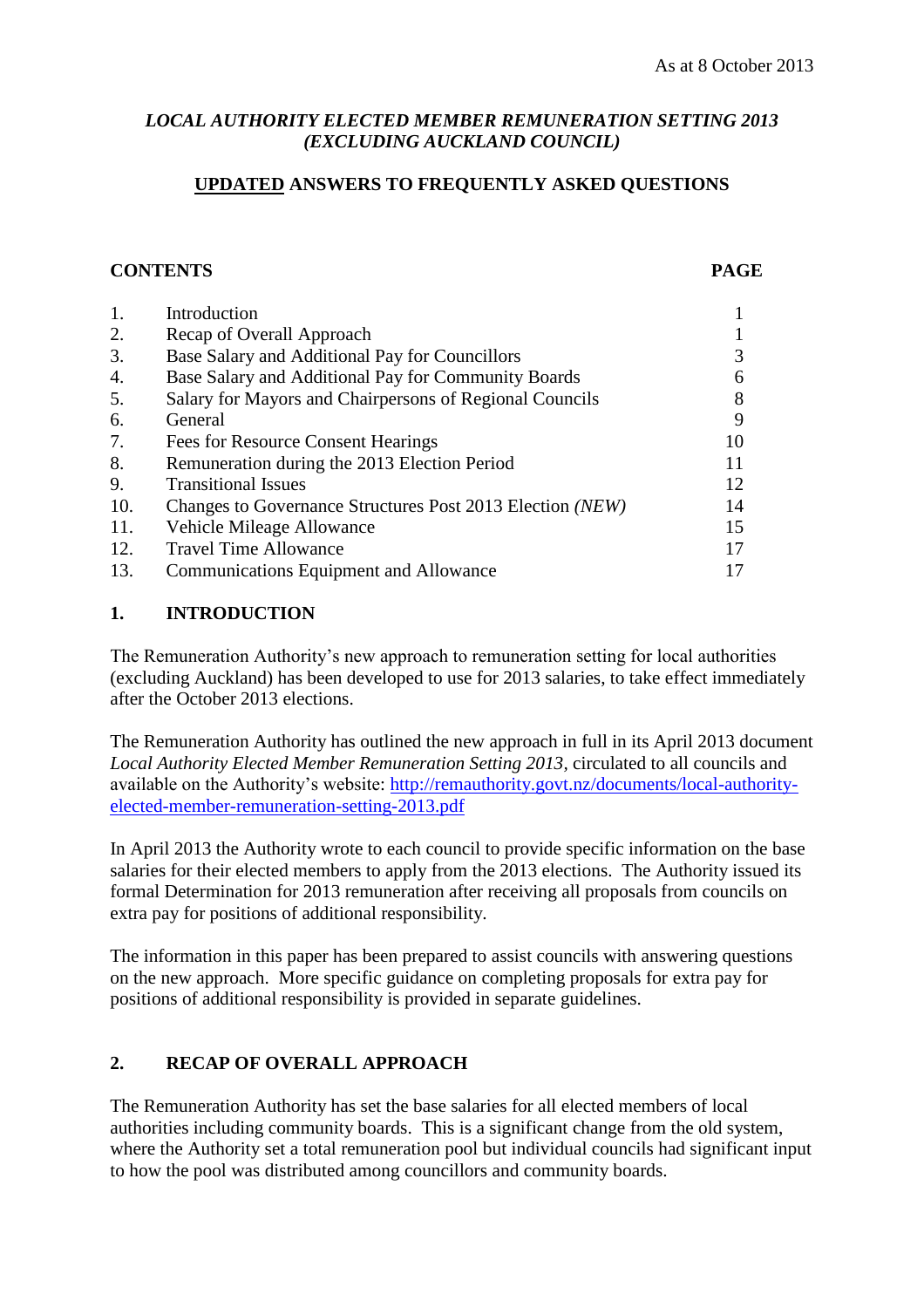To establish the base salaries the Remuneration Authority has:

- a) Undertaken a job-sizing exercise with a cross section of sample councils (for example unitary/territorial/regional, urban/rural, north/south). This exercise included a survey and assessment of the hours required for governance and representative activity.
- b) Developed a size index for each council. This is a measure of the relative size and complexity of each council's business.

Salaries for mayors and chairpersons of regional councils are based on the job sizing exercise and the council's size index.

A base councillor salary has been set for each council, based on the job sizing exercise and the council's size index. Extra pay for councillors with additional responsibilities is set based on proposals from councils, with a cap for each council on the total additional remuneration that can be paid.

Community board members' salaries are based on the population base for their community and a basic job description. Extra pay for community boards with additional responsibilities is set based on proposals from councils, with a cap for each board on the total additional remuneration that can be paid.

Meeting fees will no longer be available (with the exception of additional fees for participation in Resource Consent hearings and, where approved by the Authority, District/Regional Plan hearings).

# **Q1 How is a size index compiled?**

A size index is made up of a range of statistics, with weight assigned to each. The data used was:

- the population served by the council, and
- the council's expenditure.

The Authority believes using standard data that can be externally verified is important. Both "expenses" and "population" provide such data and have been found to be key indicators of job size when sample councils have been reviewed.

Every year the Remuneration Authority will recalculate each size index using the latest available statistics on population and expenditure.

Every three years the types of statistics needed for size indices will be reassessed by the Authority prior to local body elections. A relationship is developed between a council's size index and salary based on job sizing, and the survey on hours of governance and representation.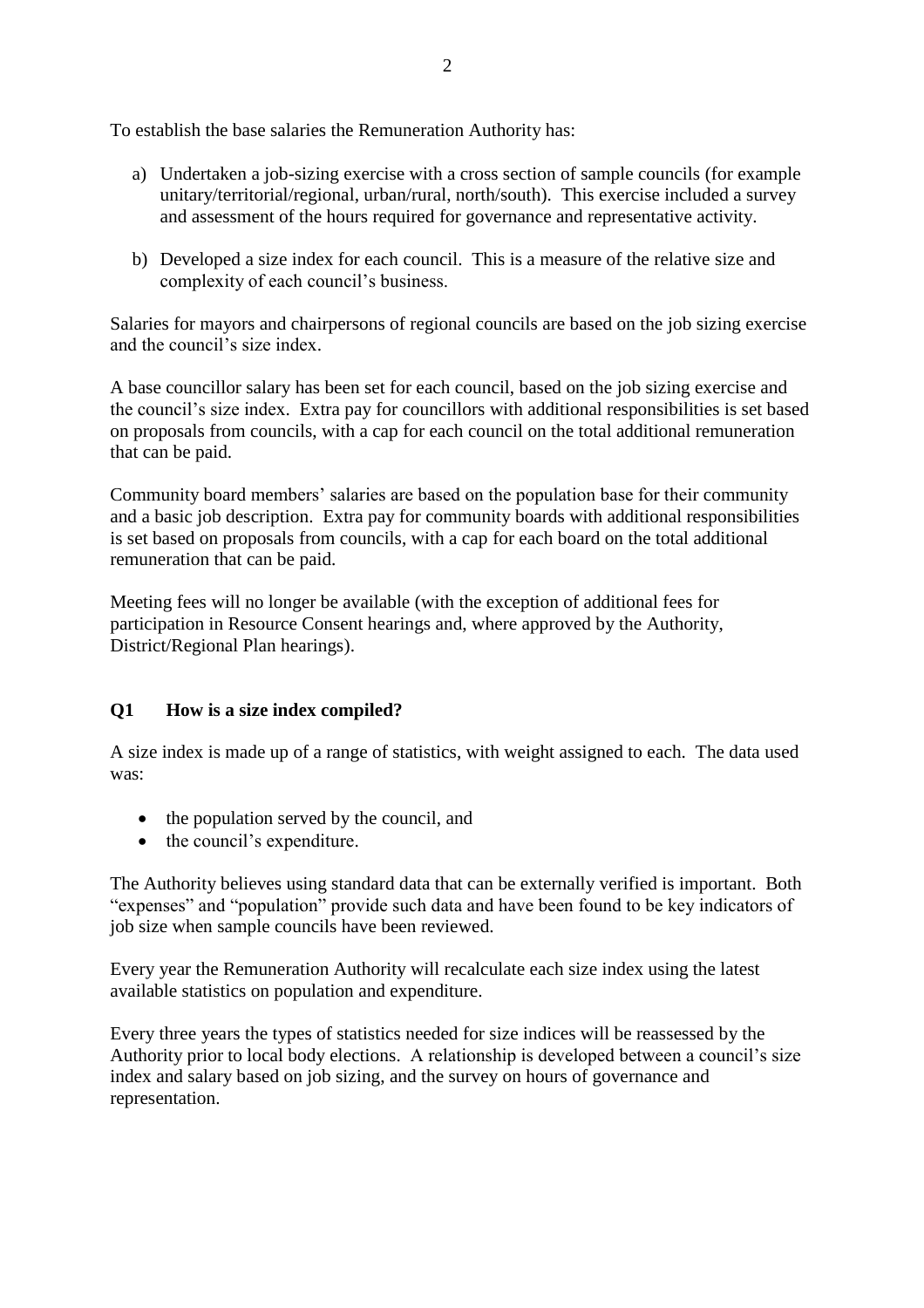# **Q2 Why doesn't the size index include data on:**

## **a) assets?**

Assets are so closely correlated with expenditure that they have not been included as an indicator.

# **b) geographic spread?**

Distance travelled by councillors in more geographically spread areas is now addressed in the travel-time component of the travelling expenses policy. This has been increased from \$15 to \$35 per hour.

# **c) the effects of fluctuating populations in tourist or holiday home areas?**

To a large extent the variation in population in tourist areas is recognised by the inclusion of council expenditure in setting size indices.

# **Q3 How are different elected member positions job-sized?**

The Authority uses the Hay Group system of job evaluation to size positions. Every three years (the year prior to an election year) the job sizes of councillors, mayors and chairs in sample councils will be assessed.

# **Q4 Why are meeting fees no longer possible?**

The Remuneration Authority considers that an elected member's role is more than attending meetings, and believes that idea should be reinforced by the remuneration approach.

# **3. BASE SALARY AND ADDITIONAL PAY FOR COUNCILLORS**

#### **Q5 How is a councillor's salary calculated?**

A base councillor salary is set for each council based on the job sizing exercise and the size index for the council.

Councillors can also receive extra pay for:

- positions of additional responsibility (including deputy mayor/deputy chairperson) and
- taking on significant extra duties during the District Plan/Regional Plan review process.

A council may draw on a fund to provide additional pay for those who take on any of the above positions. A fund equivalent to 1.5 times of one base councillor salary is available to every council. For example, if the base salary for a councillor is \$40,000, then the total fund for that council which could be used for additional pay will be capped at \$60,000.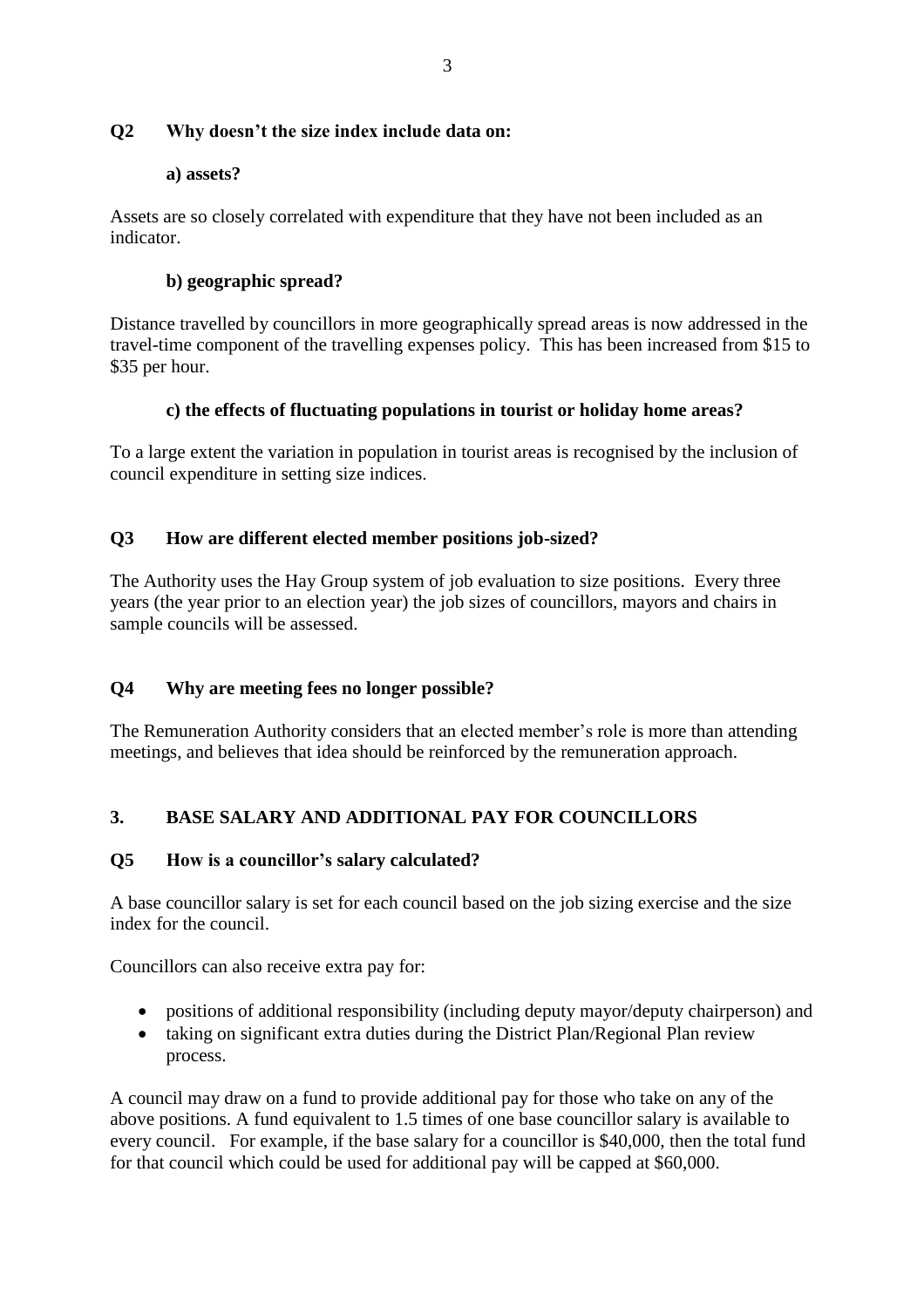Proposals for expenditure from this fund must be submitted to, and approved by, the Remuneration Authority. This includes any amendments to additional pay previously approved by the Authority. Specific guidance on preparing proposals has been provided by the Authority in separate guidelines that are available on the Authority's website.

# **Q6 What kinds of councillor positions of additional responsibility can be recognised?**

The Remuneration Authority has identified the commonly required roles of deputy mayor/deputy chairperson and committee chairperson/portfolio holder. Anticipated responsibilities for such roles can be found on pages 23-24 of the Authority's April 2013 document *Local Authority Elected Member Remuneration Setting 2013.*

There may also be additional positions such as membership of specialist panels, working parties and external bodies. These are likely to vary from council to council. Before approving any additional pay the Authority would expect to see evidence of significant extra workload and/or responsibility required on an ongoing basis to carry out such positions. This could include the need to attend regular additional meetings, or to gain a technical knowledge base for a particular field of expertise.

# **Q7 Is there a limit to what an individual councillor can receive for positions of additional responsibility?**

It is expected that:

- additional remuneration for a deputy mayor /deputy chairperson will not exceed 40% of the base councillor salary, and
- additional remuneration for committee chairpersons or portfolio leaders or other councillor positions of additional responsibility will be between 5% and 25% of the base councillor salary.

Exceptions to the parameters above would only be approved if a robust case is made, providing significant evidence as to why a deputy mayor/chairperson or councillor role for one council would warrant a higher level of additional pay than others around the country.

An example of how these parameters might work follows.

- Council A has 10 councillors, each starting with a base salary of \$40,000.
- The Council has a total fund of up to \$60,000 (i.e. 1.5 times the base councillor salary) to allocate to some or all of its 10 councillors for positions with extra responsibility.
- The Council wishes to pay its Deputy Mayor an additional \$10,000 for carrying out the responsibilities of that role. That is 25% of the base councillor salary of \$40,000.
- The Council has up to \$50,000 remaining to allocate to its councillors for any positions of additional responsibility.
- The Council wishes to pay three of its councillors an extra \$5,000 each to undertake additional responsibilities as chair of a standing committee.
- That leaves the sum of \$35,000 that could be allocated to councillors for undertaking significant extra duties around the District Plan process.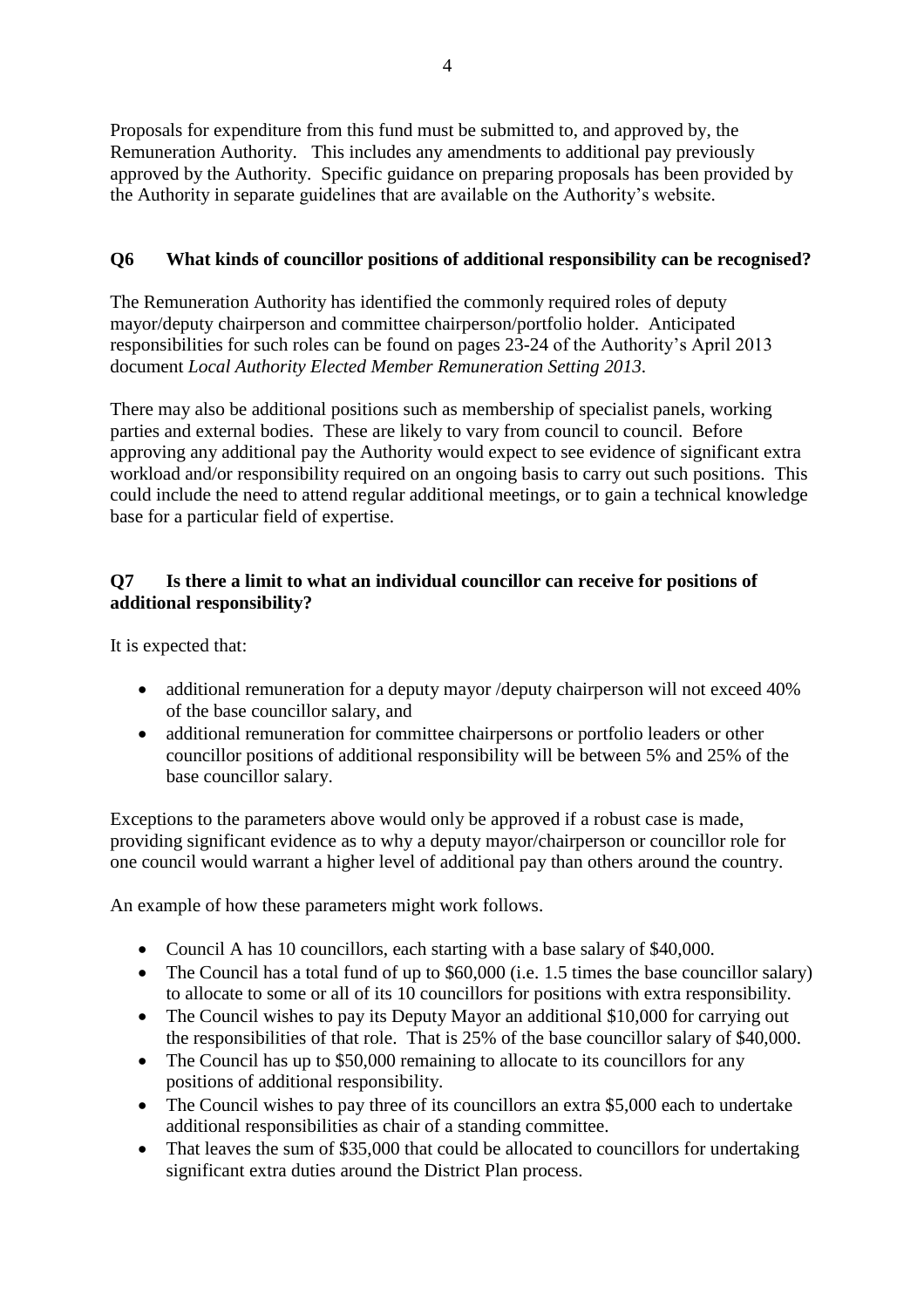Where a councillor is also appointed as a member or chair of a community board, the Remuneration Authority will not approve any extra pay for carrying out that role. The Authority is not convinced that any extra pay for such appointments does not raise anomalous situations for other councillors who may, for example, attend residents association meetings without additional pay.

# **Q8 Are councils expected to allocate and spend the total fund available for additional councillor pay each year? Can any unallocated funding be carried over?**

A council is not required to distribute its entire fund. Any unallocated funding cannot, however, be carried over to the next financial year, **with the exception of funding for additional duties to support the District Plan/Regional Plan review process**. Prior approval for that carryover must be sought from the Remuneration Authority. If the unallocated funding is not spent in the next financial year it may continue to be carried over into following financial years, as long as the council's accounts reflect the carryovers.

The exception of the District Plan/Regional Plan review process recognises the lengthy and often intermittent nature of that process. Councillors' work around those Plans can fall unevenly across years. Given that fluctuation, the Authority expects councils to consider how this work might fall when making their proposals. The Authority will not approve additional pay for District Plans as a matter of course; confirmation will be required as to whether there is a finite timeframe for carrying out a review, and the years in which a significant part of that review is to be carried out must be identified. For the purposes of setting its determination, the Authority requires work on District/Regional Plan reviews to be expressed as an hourly or daily rate.

# **Q9 If the funding set aside for duties relating to the District Plan/Regional Plan process is not fully spent, can the remainder be reallocated to councillors to top up their base salary?**

No.

**Q10 Can councils make a request for an increase in the size of the total fund for additional councillor responsibilities if, in the course of the year, it appears that it is not sufficient to meet needs?**

No.

# **Q11 What about when unforeseen circumstances arise, such as the need for a councillor to undertake duties for a period of time as acting mayor/regional chairperson, or acting committee chairperson**?

Additional pay may be considered for such duties in exceptional circumstances, for example extended illness or extended holiday by the usual incumbent. A council would need to seek approval from the Remuneration Authority and provide a clear rationale for such payment. It is expected that funds for these acting duties would normally be sourced from savings made by adjusting the salary of the usual incumbent in the role, to reflect their decreased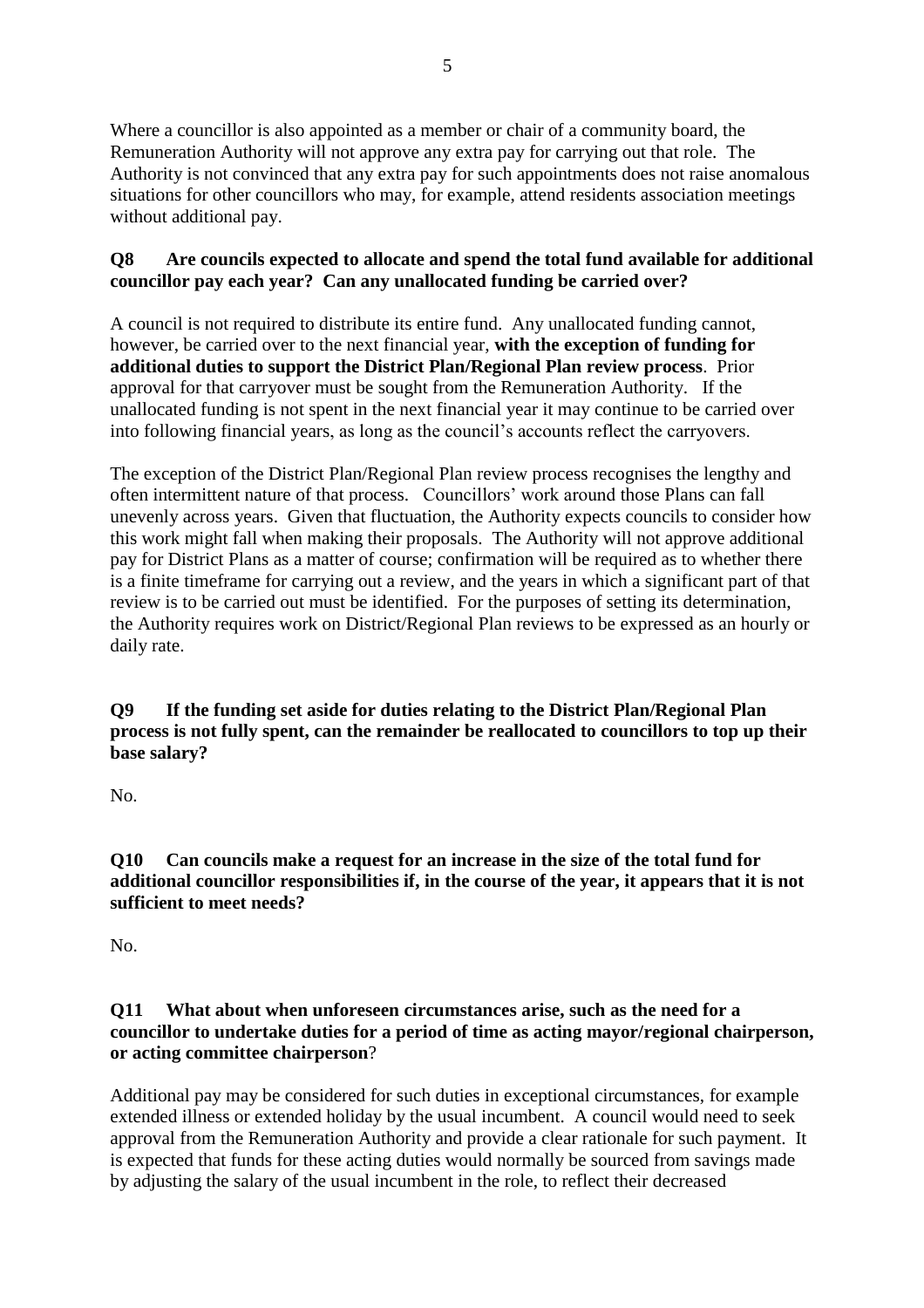responsibility. This adjustment would comprise the difference, or a proportion of the difference, between a councillor's base salary and the additional component for the additional responsibility.

# **Q12 Does a council have to submit proposals for extra pay for those in positions of additional responsibility?**

A council is required to submit proposals if it wishes to allocate some or all of its fund for positions of additional responsibility.

A council does not have to set extra pay for additional responsibilities if it chooses to operate with a flat structure. It can set only one additional payment, for example for the deputy mayor/deputy regional chairperson. A council's proposal must be submitted to the Remuneration Authority regardless of the amount recommended.

# **Q13 Will councillors undertaking resource consent hearings under the Resource Management Act still be entitled to additional fees for that work?**

Yes. Refer to the questions and answers under questions 28 to 31 below.

# **Q14 Following our council's representation review, the number of councillors has reduced. Does this automatically reduce the remuneration levels available for the council?**

Changes in councillor numbers will not affect the base councillor salary level for each councillor, or the size of the fund available for councillor positions of additional responsibility. The only impact of a reduction in councillors would be a reduction in the total remuneration costs for the council, with fewer councillors receiving the base councillor salary.

# **4. BASE SALARY AND ADDITIONAL PAY FOR COMMUNITY BOARDS**

# **Q15 How is a community board member's salary calculated?**

A base community board salary is set for each community board, based on the population the community board serves and a basic job description. The base salary assumes that each member of that board has similar basic responsibilities. These are set out on pages 16-18 of the Remuneration Authority's April 2013 document *Local Authority Elected Member Remuneration Setting 2013 (excluding Auckland Council).*

If a community board has additional levels of responsibility, then the Authority may approve additional pay for that board after receiving proposals from the relevant council.

Additional pay for community boards cannot be drawn from the pool of 1.5 times the basic councillor salary that can be used for councillor positions of additional responsibility, i.e. it is over and above the maximum amount of the councillor fund.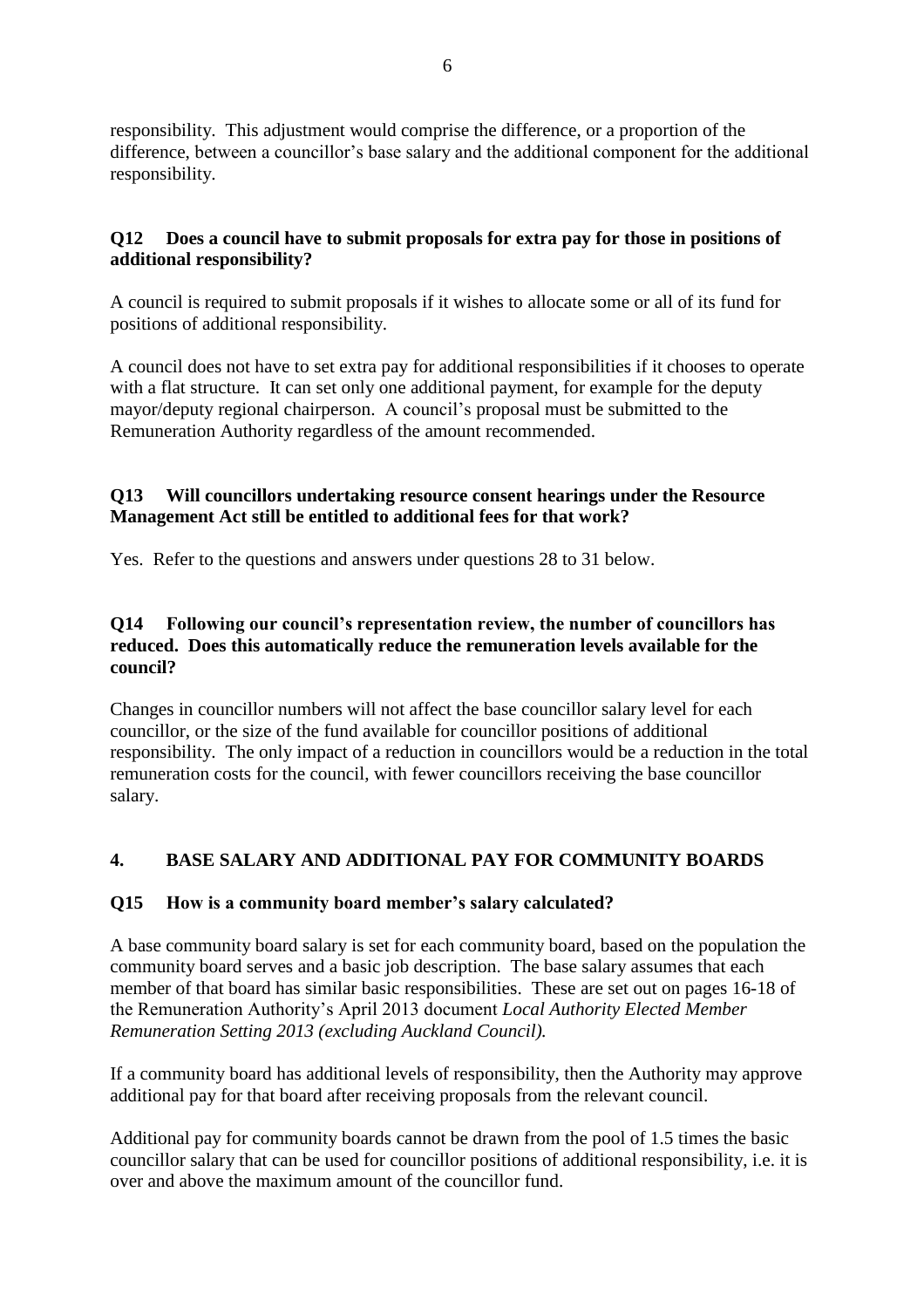# **Q16 Why is only population data considered for the community boards' base salary? Why isn't a council's size index, used for the remuneration of mayors/regional chairpersons and councillors, also considered for the community boards?**

The primary function of community boards is representation. It is therefore reasonable to expect that the time, effort and expertise required to represent a large number of people would be greater than that for a smaller number of people. For this reason the remuneration of members of a community board serving a large population will be greater than that for members of a community board serving a small population.

It follows that community board remuneration linked to the board's population base would result in remuneration being fairer to its members. This does not mean that the community board salary is a fixed multiple of its population; rather it means that there is relativity between a community board's population and the remuneration of its elected members.

# **Q17 What population data is used for calculating the base salary for community boards?**

The Remuneration Authority draws on annual population estimates provided by Statistics New Zealand.

# **Q18 What kinds of community board roles of additional responsibility can be recognised?**

Firstly it is important to note that it must be the board as a whole, and not individual members, which has the additional responsibilities.

Councils should note that the Remuneration Authority will not automatically approve extra pay for community boards. Each proposal will be considered on a case by case basis. Evidence will be required to show how any community board is operating significantly above and beyond the role of community boards as outlined in section 52 of the Local Government Act 2002. Factors that the Remuneration Authority will take into account include:

- the implications for overall workload, such as significant additional hours required
- whether the additional responsibility is an ongoing one
- the extent to which the community board's members' 2013 base salary was modified upwards or downwards from its unadjusted 2013 members' salary.

It is not expected that any core council responsibilities would be delegated from a council to its board(s) as that would be seen as reducing the role of the council.

For those community boards that serve areas with fluctuating populations in tourist or holiday areas, the Authority would need evidence that those populations created significantly increased responsibilities and workload for community boards.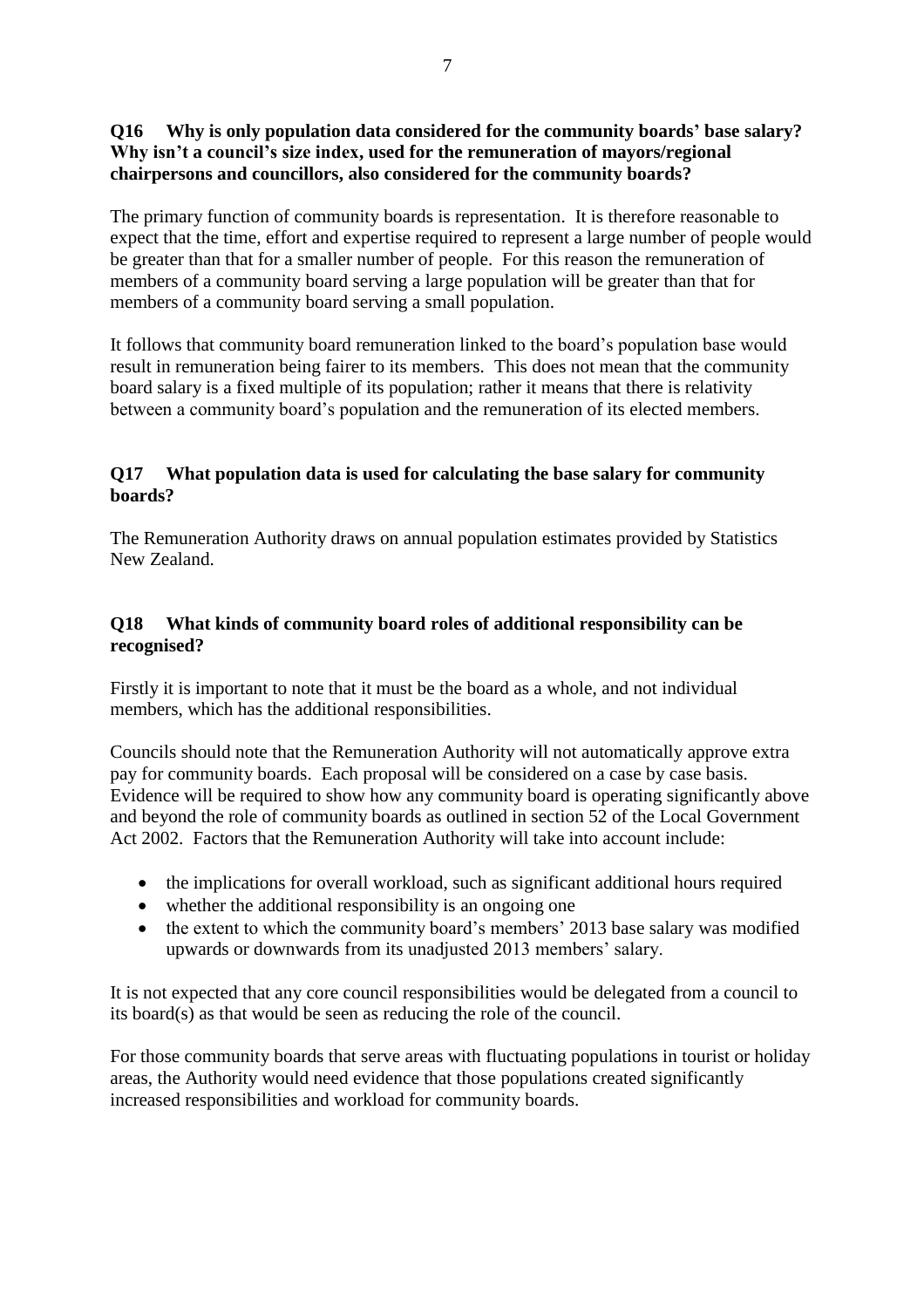# **Q19 What extra pay can a community board receive for roles of additional responsibility?**

The maximum percentage that can be added to the base community board member salary will be 30%. The maximum would only be approved, however, for roles where significant additional responsibility had been proven.

# **Q20 How is the remuneration of a chairperson of a community board calculated?**

The remuneration of an elected chairperson will be twice the salary of a community board member (including additional pay for that board's members, if any). Confirmation that the chairperson will carry out the additional responsibilities for that role, as described on page 18 of the Remuneration Authority's April 2013 document *Local Authority Elected Member Remuneration Setting 2013 (excluding Auckland Council)*, is required.

An example of how additional pay might be approved for a community board follows.

- Community Board A has a base salary of \$7,000 for each board member. The maximum additional pay for each board member, except the board chair, would be \$2,100 (i.e. 30% of \$7,000).
- Extra pay of \$1,500 each has been approved by the Remuneration Authority for Community Board A's additional roles of responsibility. All board members, except the board chair, would each receive total remuneration of \$8,500.
- The board chair would receive total remuneration of \$17,000 (i.e. twice the remuneration of a board member).

## **Q21 Does a deputy chairperson of a community board receive additional pay for carrying out duties as deputy?**

No. The deputy chairperson is remunerated as a board member. That reflects the Authority's view that the role of deputy chairperson is not sufficiently different from that of a board member to warrant additional remuneration. A deputy chairperson will be able to receive additional pay for any additional role of responsibility that the board might collectively have.

# **5. SALARY FOR MAYORS/CHAIRPERSONS OF REGIONAL COUNCILS**

# **Q22 How are salaries for mayors and chairpersons of regional councils calculated?**

The salaries for mayors and chairpersons are based on the job sizing exercise and the size index for their council.

No additional remuneration can be provided above these salaries, with the exception of fees for resource consent hearings in exceptional circumstances (see response to question 31).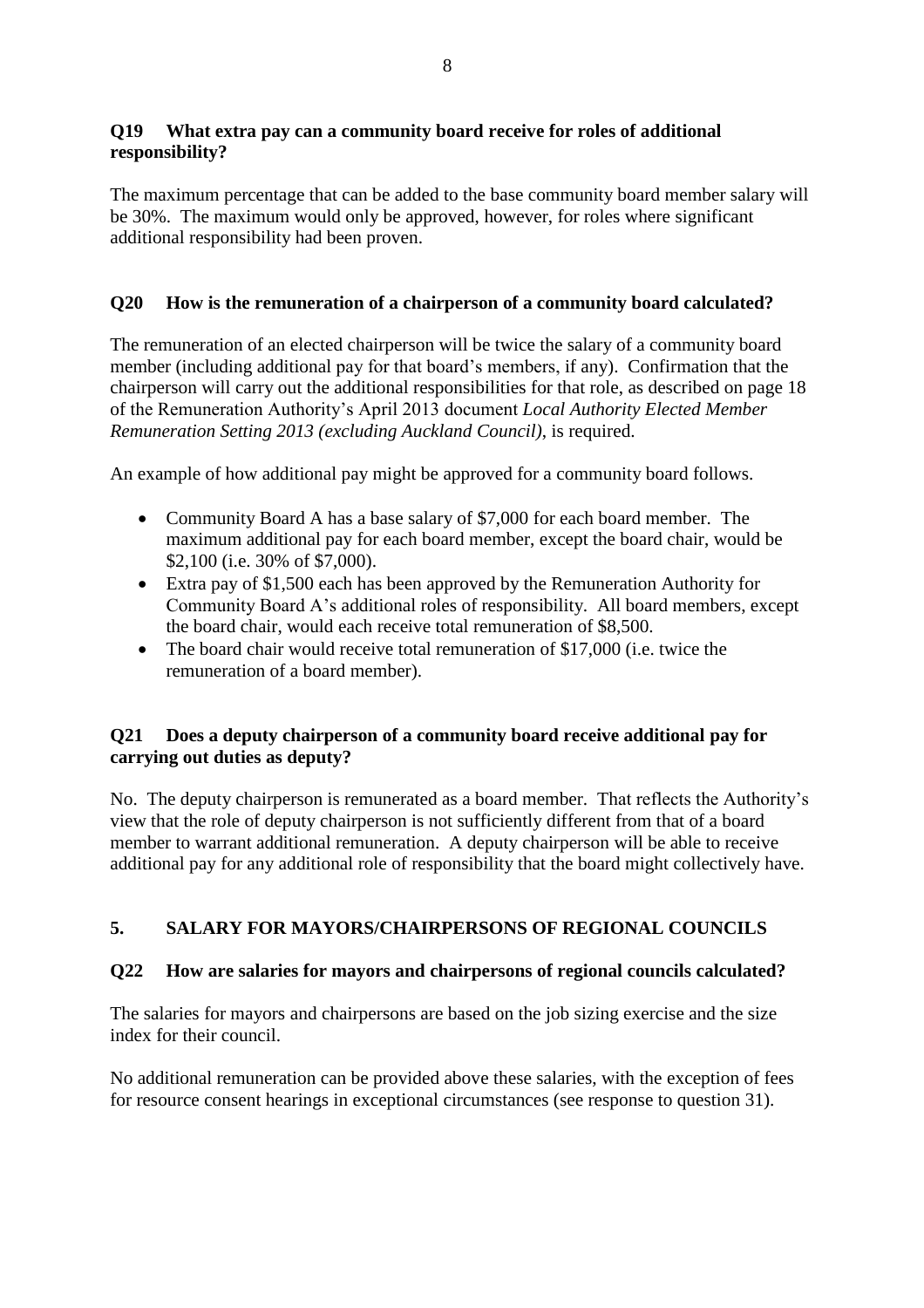# **Q23 Are there any changes to arrangements for mayoral/regional chairpersons' cars?**

The method for reducing the mayor/chairpersons' remuneration to reflect private usage of a council provided car remains unchanged i.e. value x 41% x 20%.

The Authority will continue to need to be informed whenever a mayor's or chairperson's car changes, or private usage of that car changes. Details of the new car's cost and details of any changed private usage will need to be provided before the next annual Determination.

The Authority will not, however, adjust the mayor's or chairperson's salary unless, in the Authority's opinion, the change in car or private use is significant enough to warrant a change. Changing a car for a later similar model and make would not normally trigger a salary change.

## **6. GENERAL**

## **Q24 What was the range of increases resulting from the 2013 remuneration review?**

As stated in the Remuneration Authority's April 2013 document *Local Authority Elected Member Remuneration Setting 2013*, the changes to base councillor salaries ranged from − \$17,500 to +\$16,200 before moderation. After moderation the changes ranged from  $-$  \$4,600 to  $+$ \$10,600.

## **Q25 What if council proposals for additional pay are not unanimous recommendations?**

The Authority has traditionally accepted proposals that are unanimously supported. Where it receives split recommendations, or where the relativities established are well outside national norms, the Authority cannot overlook the possibility of political differences driving the proposal. In those cases strong supporting documentation concerning the reasoning behind any change in the recognition of positions should be provided.

# **Q26 What is the Remuneration Authority trying to achieve with its new system?**

The Authority is confident that the new approach will see a more equitable distribution of income for elected members.

The Authority believes that it is important to recognise that the remuneration for local government positions, as for many public sector positions, is not set at a market rate. The Authority acknowledges that those putting themselves forward for such positions are principally driven by a commitment to their local community and therefore remuneration will continue to be set at modest levels.

The Authority intends to engage every year with local government representatives to exchange views on remuneration setting. There will be comprehensive engagement in the years during which full reviews are undertaken.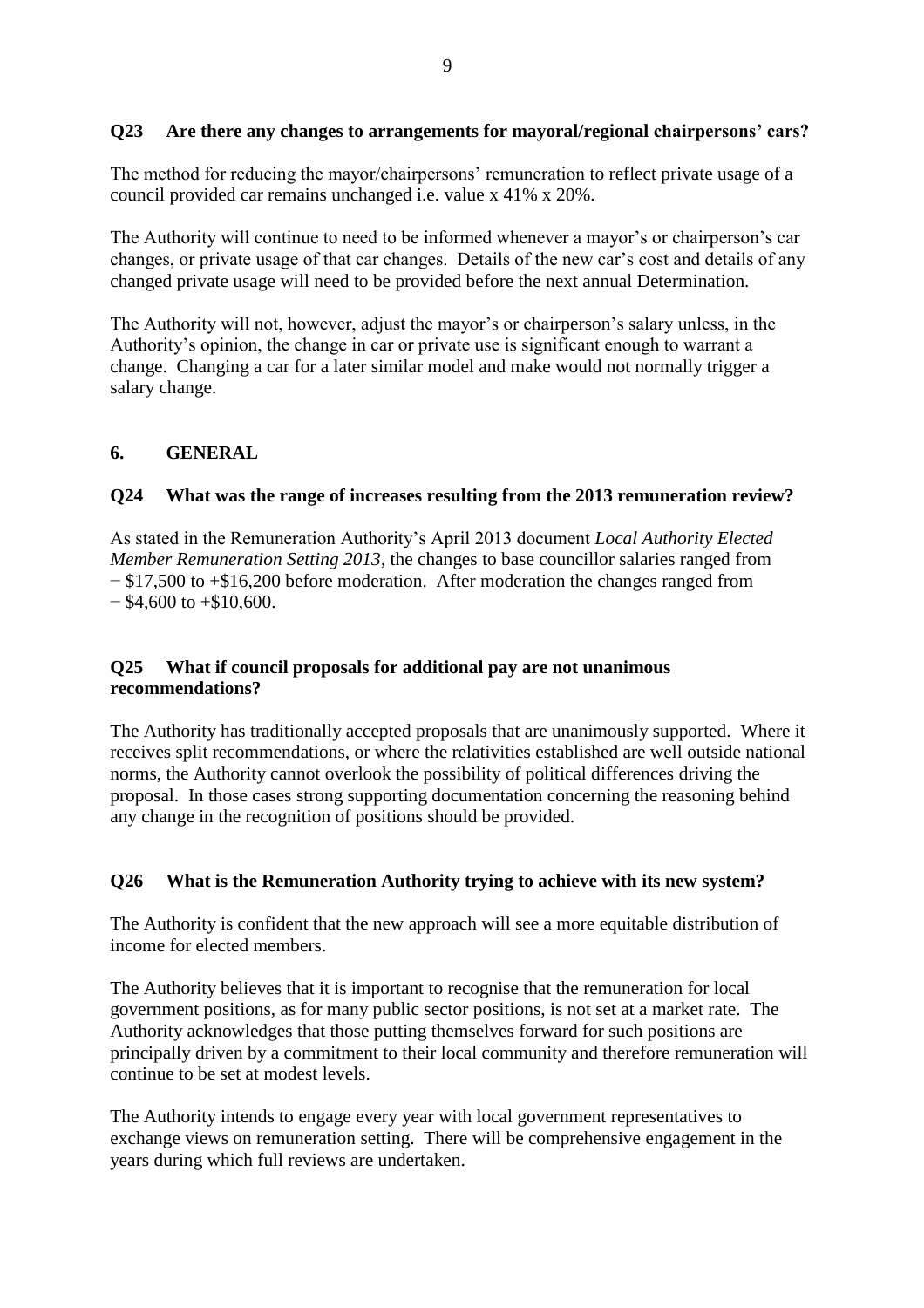# **Q27 What will happen after 2013?**

In future the Authority will look in the year prior to local government elections at all the key components of remuneration. The relationship between councils' size indices and base councillor salaries, along with mayoral/chair remuneration, will be determined every three years, having regard to the job size of the positions of councillor, mayor and chair (as assessed for sample councils by Hay Group). Regard will also be given to the proportion of full-time work applicable to the councils (as determined by survey results), and Remuneration Authority pay scales.

In the two mid term years, the next being 2014 and 2015, the Authority will review amounts of remuneration, taking into consideration any changes in council size indices and any general remuneration increase. No base councillor remuneration will decrease as a result of their recalculation. The Authority will apply any changes automatically to the remuneration levels set in the Determination.

# **7. FEES FOR RESOURCE CONSENT HEARINGS**

## **Q28 Will councillors undertaking resource consent hearings under the Resource Management Act still be entitled to additional fees for that work?**

Yes. Hearings fees for non-council initiated resource consent hearings will continue to form part of the Remuneration Authority's Determination. The hourly rate will be reviewed each year.

# **Q29 Will councillors undertaking hearings under the Resource Management Act be paid for preparation time? If so, how is that to be calculated?**

Yes. This is a change from the previous system.

Preparation time to be reimbursed should not exceed the time of the actual hearing. For example, if a hearing lasts for three hours then no more than three hours of preparation time may be paid for.

Preparation time may include time for reading, attending onsite meetings, or attending prehearing briefings/meetings.

Reimbursement will be at the same rates as those for actual hearings time, as set out in the Remuneration Authority's Determination.

## **Q30 If the chair of a council's Hearings Committee undertakes resource consent hearings and is paid additional fees for that, is he/she also entitled to receive an additional sum as the chair of the Hearing Committee from the fund for positions of additional responsibility?**

Yes. Payment of fees for resource consent hearings is treated separately from payment for positions of additional responsibility. (Note also there is no cap on the payment of fees for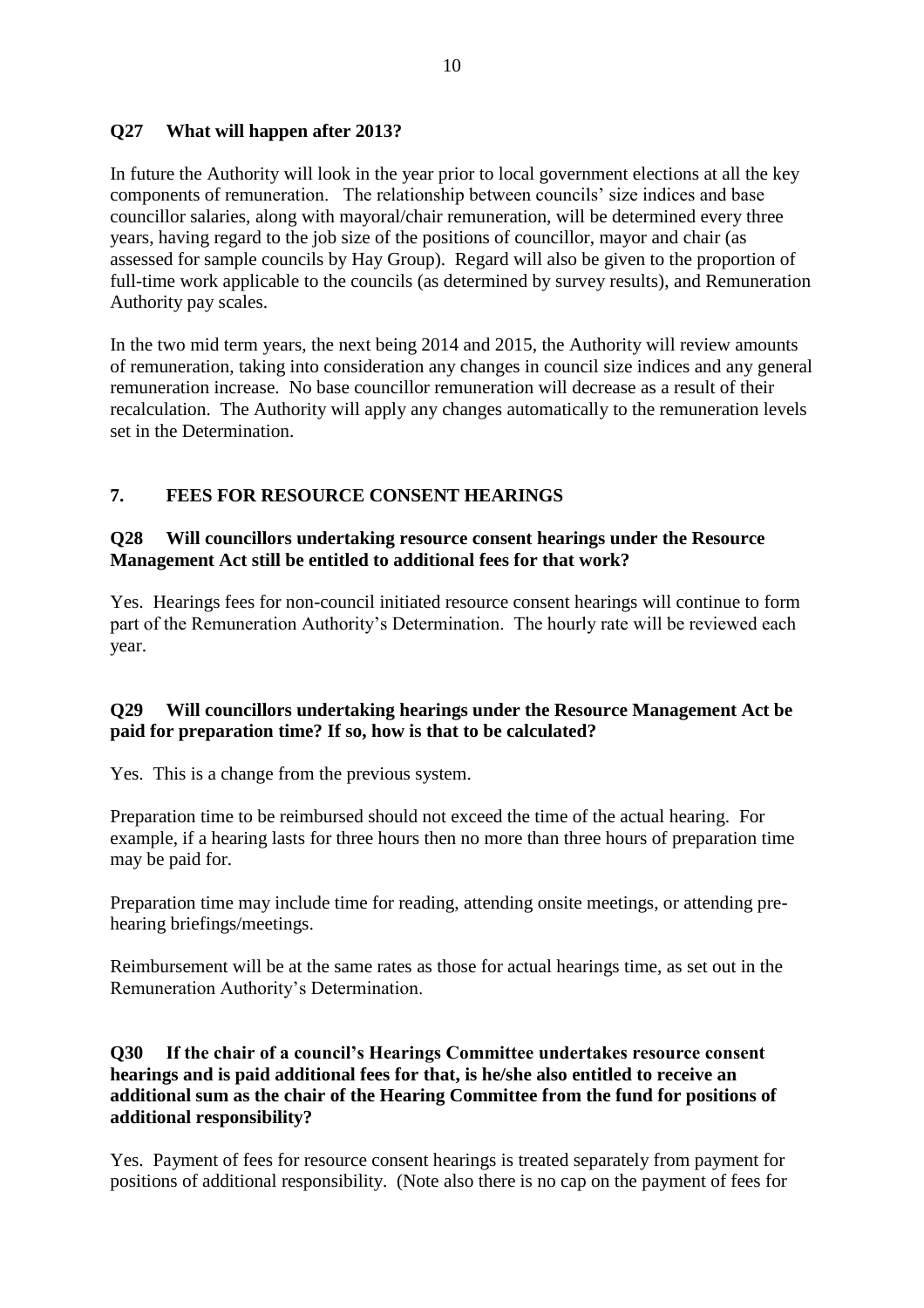resource consent hearings, while there is a cap on payment for positions of additional responsibility).

# **Q31 Are mayors and regional chairpersons able to receive fees for participating in resource consent hearings?**

Generally no. The Remuneration Authority will not approve fees for full time or close to full time mayors/regional chairpersons. Fees might be considered in exceptional circumstances for part time mayors/regional chairpersons if a new council largely comprises inexperienced councillors, or if there is a significant hearing of a lengthy duration. In such circumstances no fees should be paid without seeking prior approval from the Authority.

# **8. REMUNERATION DURING THE 2013 ELECTION PERIOD**

# **Q32 What happens to elected member remuneration during the October 2013 council elections period?**

The remuneration set out in the 2012 Determination will continue to apply until new or reelected members come into office on either:

- a) the day of the election, in the case of an uncontested election, or
- b) the day after the day of the official public notification of a council's election results, in the case of a contested election.

Remuneration for members not re-standing for election will cease on the day when members elected come into office.

The above timeframes are consistent with the current provisions of the Local Electoral Act 2001. They will be realigned if the Local Electoral Amendment Bill (No 2)'s provisions around these timeframes are enacted. That Bill is currently open for submissions.

Councillors or community board members who have extra responsibilities will be paid at their base salary rate until appointed to the positions or roles that include those responsibilities. Their additional pay will be backdated to the date of their appointment. The Remuneration Authority does not need to be informed of the appointment of individuals to positions or roles of additional responsibility that have previously been approved by the Authority for funding.

No further Determination will be issued until 1 July 2014 unless in the meantime:

- a council seeks to amend any levels of extra pay previously approved for additional councillor or community board responsibilities, and/or
- a council makes changes to its governance structure and seeks to make changes to councillor positions or community roles with additional responsibilities, with consequent changes to the allocation of the fund for extra pay.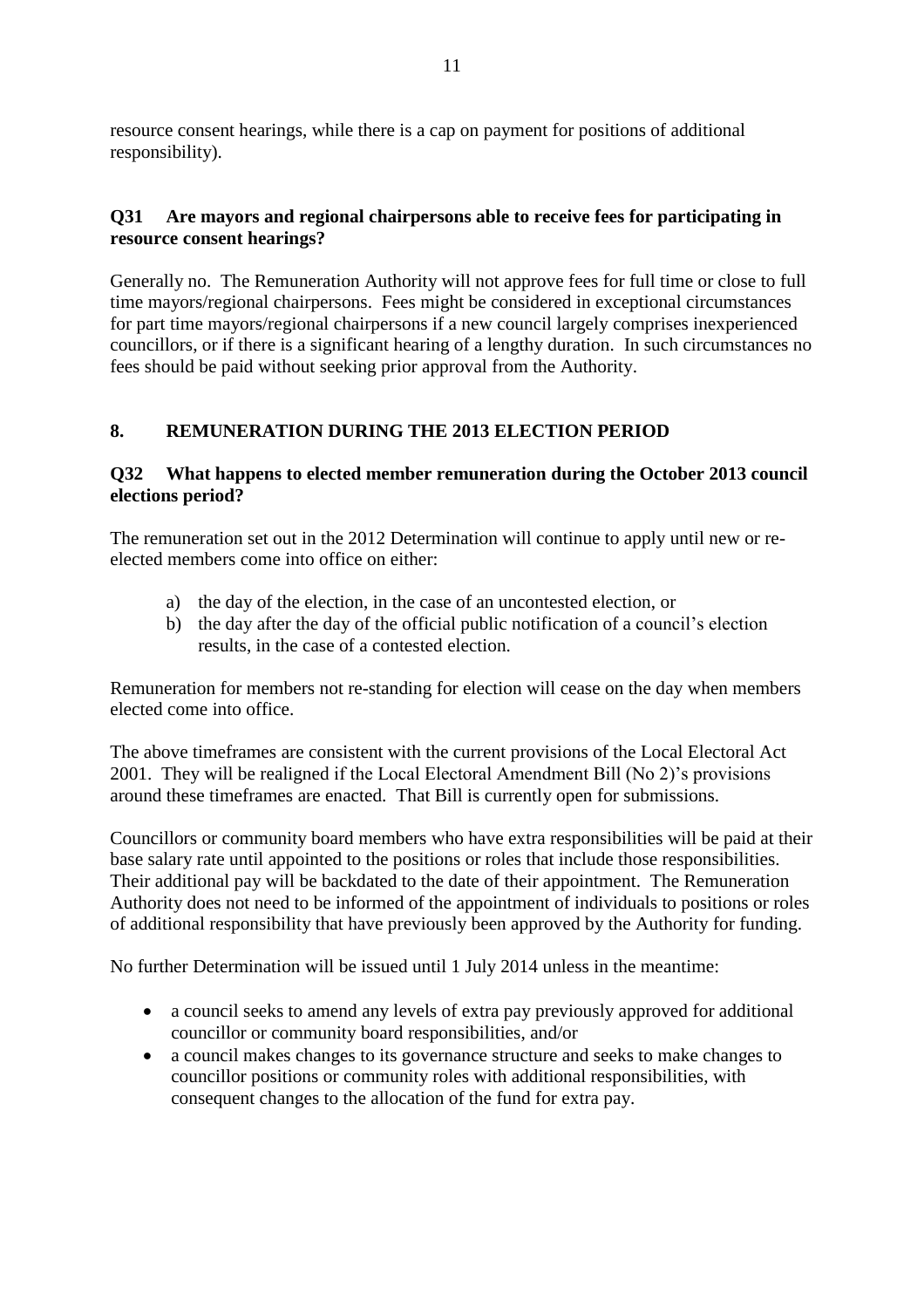## **Q33 Why were we asked to submit proposals to the Authority on additional pay for positions of additional responsibility, when they may change after the elections?**

It is important that candidates are fully informed of the remuneration they will receive if elected. Some councils can take considerable time to reassess and implement any changes to their governance structures. Until the latter are reflected in the Authority's determination, office holders cannot be paid accordingly. Given the timing of council and community board meetings, closeness to the Christmas break and the errors in council proposals that quite often require follow up by the Authority, it has been February or later when some remuneration recommendations have been promulgated and members reimbursed. The Authority regularly receives complaints that this causes disadvantage to those dependent on council remuneration as their principal form of income.

The Remuneration Authority recognises there could be some changes after the elections, but past experience indicates these are not likely to be significant.

Where councils do reallocate duties among members after the election they may apply to the Authority to vary the way the additional fund is allocated. Such changes can be dealt with by way of an amendment to the determination, to occur in February or later.

# **9. TRANSITIONAL ISSUES**

**Q34 Can a council carry over any unspent meeting fees from the old system through to after the 2013 election?**

No.

## **Q35 Why has the base salary for councillors and/or community boards in some areas increased a lot for 2013 and others only a little? Why has the base salary in some areas decreased?**

Individual letters were sent by the Authority to the mayors and chairpersons of each council, giving more details of the extent to which increases or decreases for their council were limited, as well as indicating reasons for the new base salaries being different from 2012.

These increases or decreases were due to a range of factors. For councillors, some of those main factors were:

- whether or not all or part of community board salaries had been met from the 2012 remuneration pool
- whether a council had meeting fees, and the extent to which they were evenly spread amongst all councillors
- whether a council had a different number of councillors from similar-sized councils.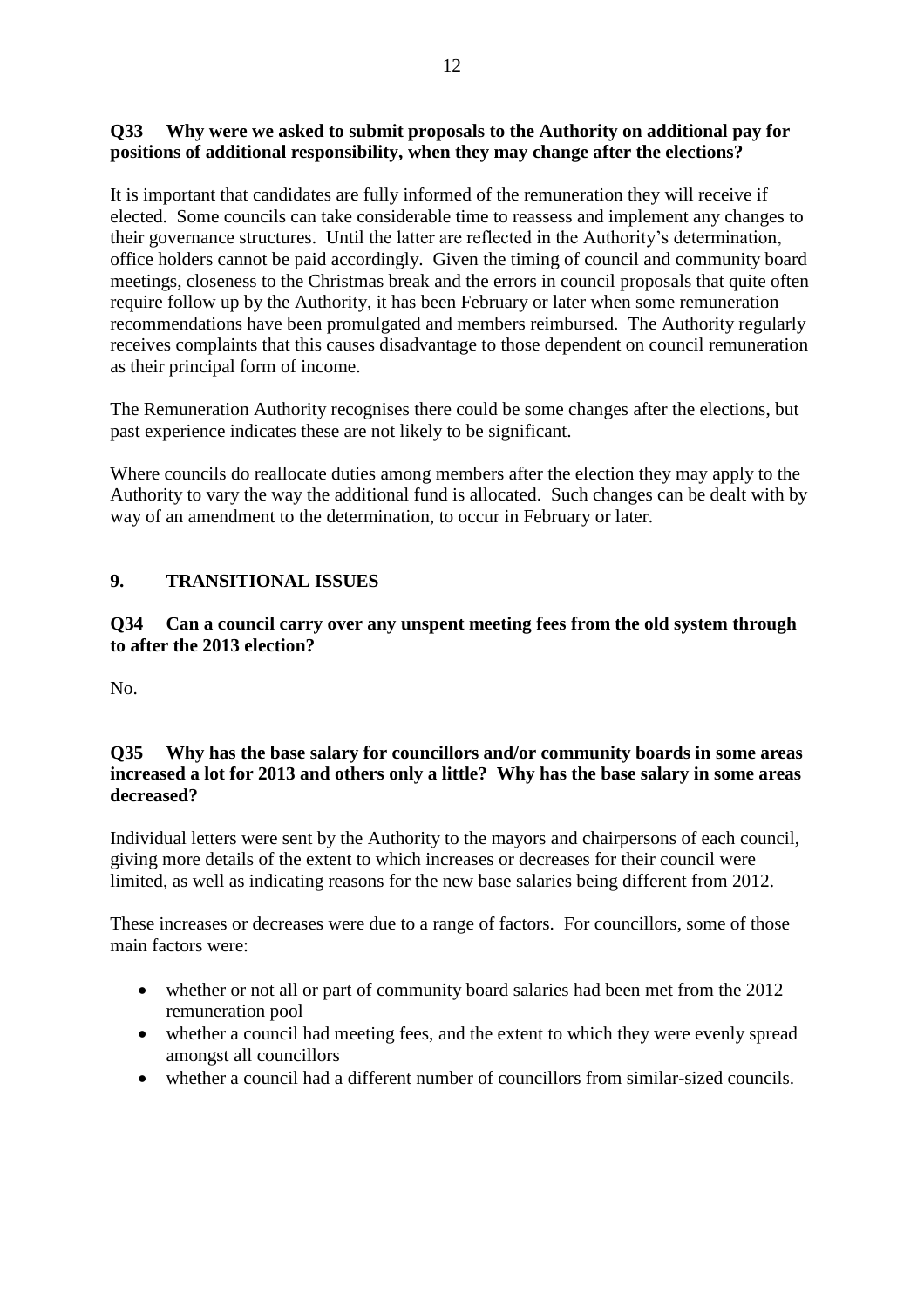Some of the main factors leading to increases or decreases in community board salaries have been:

- whether a council had taken into account the relative population size when setting community board salaries
- the relativities between councils of community board salaries for similar sized populations.

# **Q36 Why did the Authority moderate for 2013 any large increases or decreases that the new approach indicated? When will the levels of pay that the Authority says it would like to see be fully implemented? What guarantee is there that these levels will ever be reached?**

Where the change in base councillor salary was significantly large, the Authority considered it best to limit the change to what it considered acceptable amounts. This is because the Authority is required to be fair to both job holders and ratepayers, as well as to take into account adverse economic conditions. Large increases could be regarded as having an adverse impact on ratepayers' costs and could be regarded as denigrating the position for retiring councillors. Large decreases could have an adverse impact on councillors standing for re-election and could be regarded as denigrating the position for new councillors. A similar approach was taken for community boards.

The Authority therefore moderated large increases or decreases. Each council was advised of the nature of the moderation that was applied and was also advised that a further full review will be undertaken in 2015/2016 prior to the next local body elections. In 2015/2016 the Authority will consider the appropriate level of remuneration for local government elected members against the criteria in the Remuneration Authority Act. It is not possible to indicate now the outcome of that consideration. All the material and information considered during the current review will be available to the Authority in 2015/2016.

# **Q37 Are there any changes to current arrangements for the reimbursement of expenses, the mileage allowance, and the communications allowance?**

Yes. The Remuneration Authority has advised councils of the changes to the mileage, travel time and communications allowances that will take effect after the October 2013 local body elections. These changes are summarised in the answers below to questions 41 to 57.

Every three years, in election year, the Remuneration Authority will review the thresholds, caps, and conditions for travel-time allowances, mileage allowances, communication allowances, and resource consent hearings. This is a change from the current annual review. The mileage reimbursement rates and the hourly remuneration rates for resource consent hearings will continue to be reviewed yearly.

Approval for expenses will also only be required every three years, rather than every year. Where new issues arise a council may seek an amendment at any time during the three year period.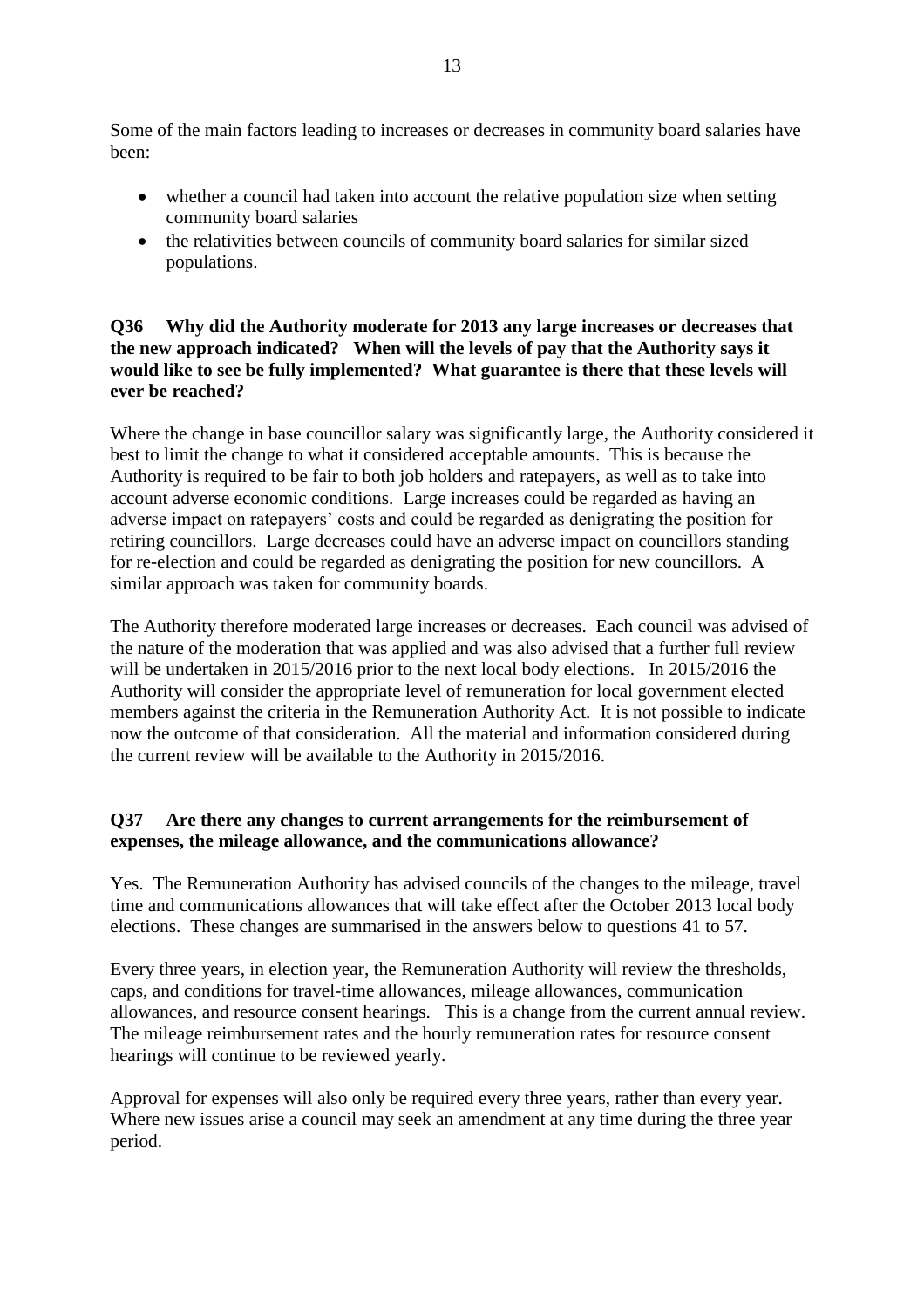## **10. CHANGES TO GOVERNANCE STRUCTURES POST 2013 ELECTION**

## **Q38 Our council has changed its committee structure, which has led to some councillors having additional/amended/reduced responsibilities. What is the process we need to go through to seek the Remuneration Authority's approval for any changes to extra pay for these responsibilities?**

In most cases the same template that councils completed when submitting their original proposals for extra pay for councillor positions of additional responsibility will need to be used to reflect any changes being sought to arrangements previously approved by the Authority. The template and guidelines for its completion are available on the Authority's website.

A council cannot exceed its fund available for additional councillor responsibilities (see questions 5, 10 and 12 above). If a council's fund had previously been fully allocated, then any new position will require a reduction in the amounts of extra pay for other positions that were previously approved by the Authority. When completing the required template a council should list all of its positions of additional responsibility with proposed amended or new amounts, and submit the template to the Authority for approval so that an amended determination can be gazetted.

If a council did not originally allocate all of its fund for additional councillor responsibilities, but wishes to do so by appointing an additional chairperson, the Authority would need to be convinced that the new chairperson role did not result in a reduction of duties/workload of the other chairpersons.

## **Q39 Does the Remuneration Authority need to be advised if our council has reduced the number of committees/portfolios that it has, but not made any changes to the number, responsibilities or pay of the remaining councillor positions of additional responsibility? Does the money saved from reducing the positions of additional responsibility need to be allocated elsewhere?**

The Authority does not need to be advised of a reduction in the number of positions of additional responsibility, if no changes are proposed to levels of extra pay for other positions. Any funds saved from such a reduction do not need to be reallocated.

# **Q40 Do we have to wait for an amended determination to be gazetted by the Remuneration Authority before changes are made to payments to our elected members?**

Yes. The Authority will consider requests to change structures as they are received. An amending determination will be produced when a group of changes is to hand. The process of developing and producing a determination will normally take at least 3-4 months and may take longer with the intervention of the summer breaks.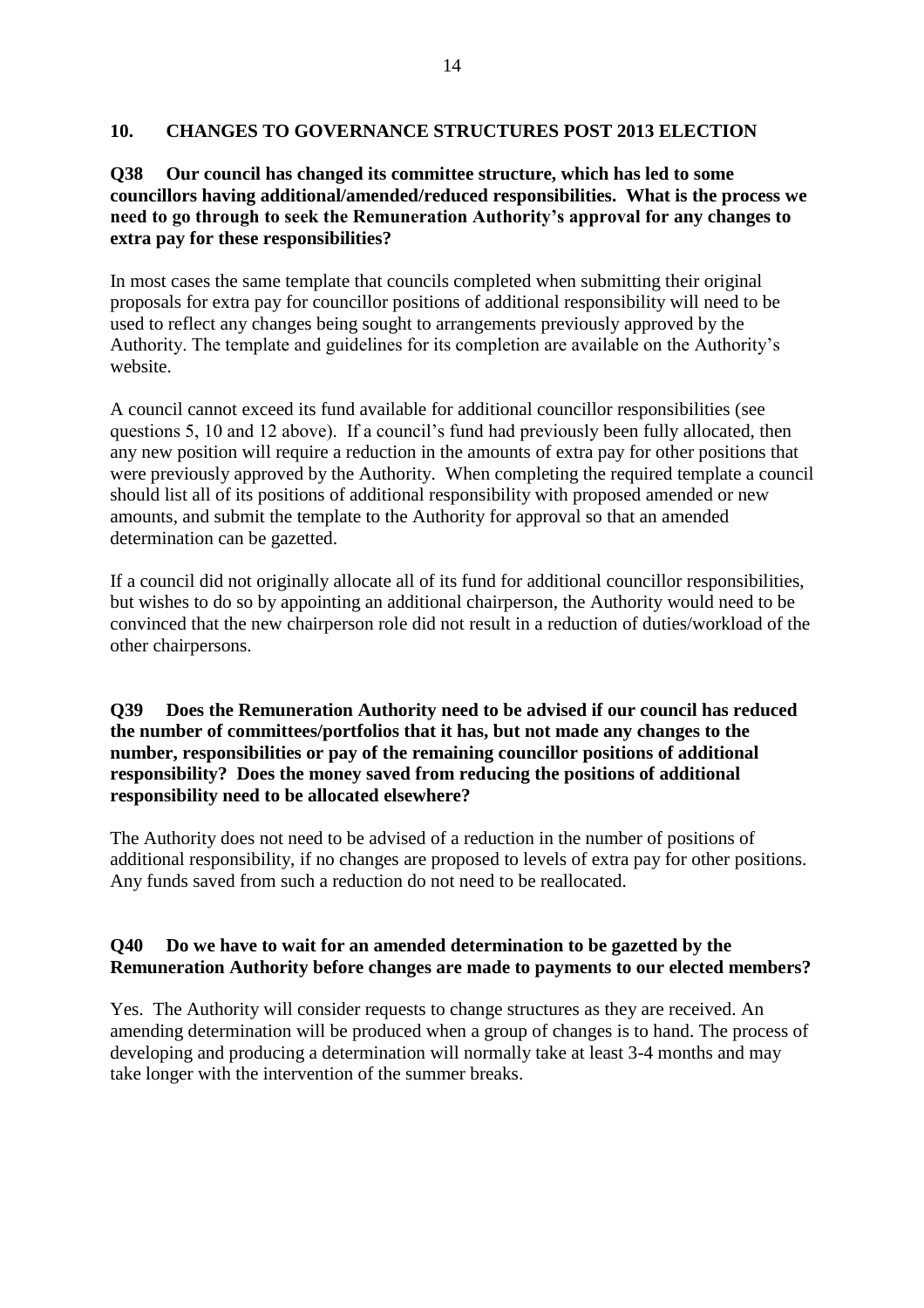# **11. VEHICLE MILEAGE ALLOWANCE**

## **Q41 What changes have been made to the provisions of the vehicle mileage allowance?**

After the October 2013 election, elected members will be able to receive up to 77 cents per kilometre for vehicle mileage, for the first 5,000 kilometres travelled per annum. This is a change from the current rate of 74 cents. (Note that this threshold would be 3,548 kilometres for the period commencing from the election up to 30 June 2014).

For any distance travelled beyond 5,000 kilometres, elected members will be able to receive 37 cents per kilometre. This is a change from the current rate of 35 cents.

All other conditions for the mileage allowance will be unchanged, including the threshold distances for being able to receive the allowance.

# **Q42 What are the rates of 77 cents and 37 cents per kilometre based on?**

The Remuneration Authority makes a number of calculations, taking into account:

- the latest Automobile Association publication on car running costs, and
- the IRD mileage rate.

A comprehensive explanation of those calculations was included in correspondence sent to every council on 12 June 2013 regarding the issue of vehicle mileage allowance.

# **Q43 How did the Authority determine the threshold distances for claiming mileage?**

The Remuneration Authority considered what a "normal commuting distance" is. Taking into account that commuting distances in the country tend to be longer than in urban areas, but not wishing to penalise country elected members, the Authority looked at average commuting distances in cities and large towns.

The Authority believes it would be fair to regard a normal commuting distance as being 15 kilometres. The Authority recognises that this is an average and that, even in urban areas, some people commute more than 15 kilometres. This means that any elected member living within 15 kilometres of their nearest office will meet their own cost of getting to and from work.

Members living more than 15 kilometres away from their nearest office may claim the allowance for distances in excess of the normal commuting distance. This means that they can claim for distances in excess of 30 kilometres (i.e. the round trip for normal commuting distance).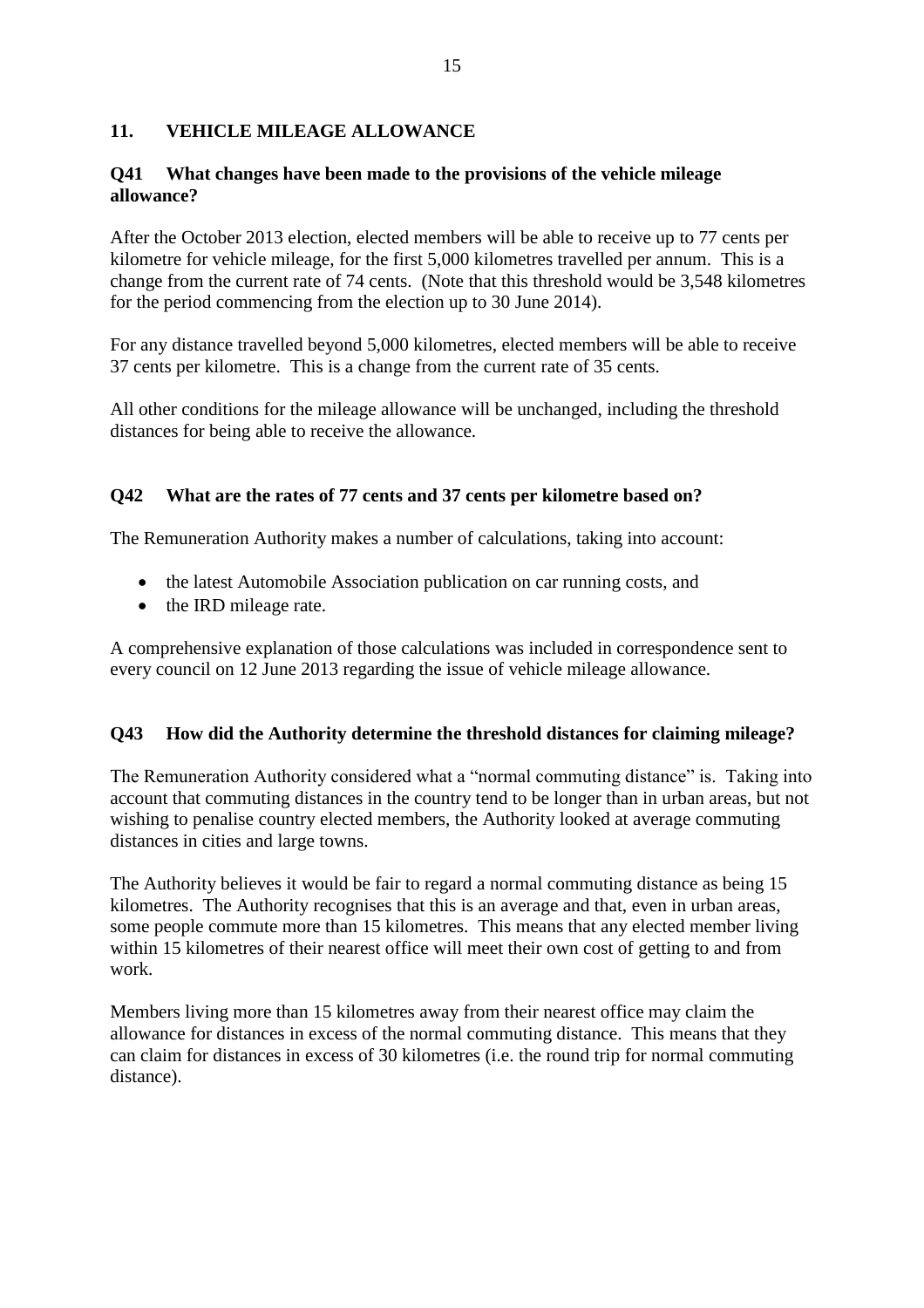Some examples of how the threshold distances apply are provided below.

- Councillor X lives 8 kilometres away from his council's nearest office; the local service centre where the Councillor attends community board meetings and other meetings with community groups. The round trip for the Councillor's commuting distance is 16 kilometres. The Councillor would not be able to claim vehicle mileage for the meetings he attends at the local service centre, i.e. the first 16 kilometres of any day's business use of their private car. The distance of 16 kilometres would be his threshold for claiming mileage. When the Councillor attends meetings at his Civic Offices, which are 17 kilometres from his home, he would be able to claim mileage of 18 kilometres for the round trip.
- Councillor Y lives 22 kilometres away from her council's nearest office; the Civic Offices. After applying the 30 kilometres threshold for the round commuting trip, the Councillor would be able to claim for 14 kilometres of vehicle mileage for the round commuting trip.

# **Q44 Can a council have a less favourable vehicle mileage threshold?**

Yes. A council can set a threshold which best reflects its unique geography. The Authority would be unlikely to agree to a threshold less than 30 kilometres.

# **Q45 Why does the Authority have an allowance for vehicle usage and not for any alternative travel preferences, e.g. for those wishing to cycle or use public transport?**

The Remuneration Authority has previously considered and discarded the idea of a mileage allowance for other forms of transport. The Authority is aware that where costs are incurred by self-employed people, they can be offset against income in their tax returns. That ability to offset costs, together with the travel time entitlement (see question 49), removes any disincentive for other travel preferences created by mileage payments for the use of motor vehicles.

# **Q46 Can a Mayor/Regional Chairperson claim vehicle mileage?**

Only if a council-supplied car is not provided for use by the Mayor/Chairperson.

# **Q47 If an elected member is required to attend a long distance conference or meeting, can alternative arrangements be made to claiming vehicle mileage?**

Yes. For example it may prove to be more economic and/or time efficient for an elected member to fly to a destination, rather than drive for five hours. Any alternative arrangements would need to be consistent with a council's overall travel policy.

# **Q48 Can a council choose not to provide a vehicle mileage allowance ?**

Yes.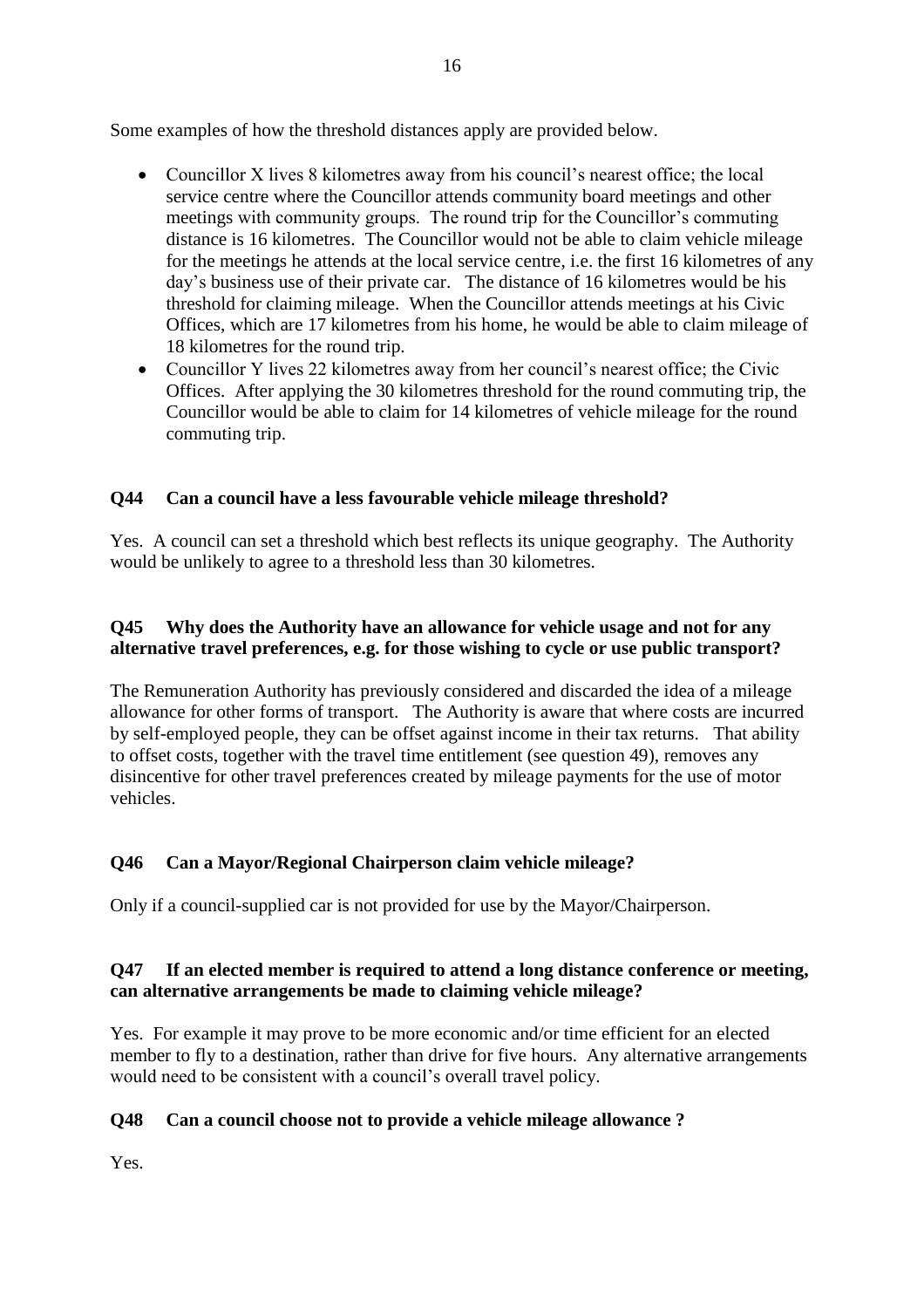# **12. TRAVEL TIME ALLOWANCE**

#### **Q49 What changes have been made to the conditions for receipt of the travel time allowance?**

The Determination that will apply after the October 2013 elections will provide for the maximum hourly rate for travel time to be increased from \$15 to \$35 an hour. All other conditions will remain the same.

## **Q50 Current requirements state that a member who can properly be regarded as being a full-time member is not entitled to be paid a travel time allowance. What does the Authority regard as full-time?**

It is generally accepted that a person in a full time job does not get paid for travelling to and from work or for extra time that may be needed for travel on employment business. The Remuneration Authority expects each local authority to decide whether a position can properly be regarded as full time or not. Things that may be considered are:

- would a person in the position, if carrying out their duties to a high standard, have any time for other paid employment?
- would ratepayers expect the person to be full time in their role?

#### **Q51 Can a member be paid both travel time and vehicle mileage for the same trip?**

Yes. If two members were travelling together in circumstances which would give rise to mileage and travel time allowances, then the member whose car is being used for the travel could be entitled to both mileage and time, and the other member to travel time.

## **Q52 Can travel time be paid to members who are travelling with another person but not in their own car?**

Yes. The car they are travelling in does not have to be owned or driven by another member.

#### **Q53 Can a council choose not to provide a travel time allowance?**

Yes.

#### **13. COMMUNICATIONS EQUIPMENT AND ALLOWANCE**

## **Q54 What key changes have been made to the provisions around communications equipment/allowance?**

After the October 2013 elections, the amounts for separate items of communications equipment that may be paid to an elected member will in total increase from \$750 to \$1,050.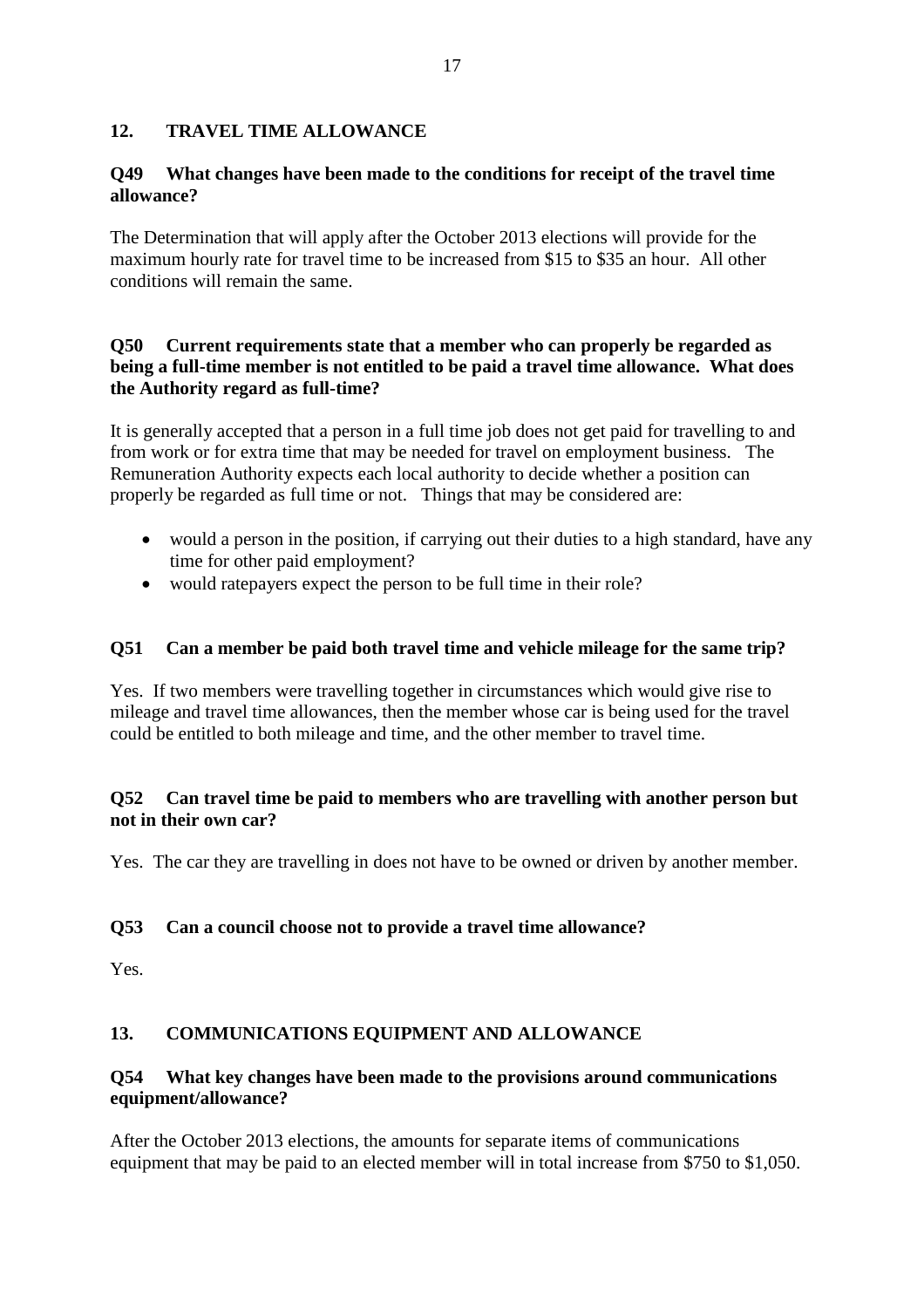The total amount that an elected member can receive will depend on the extent to which their council provides equipment to help them carry out their duties.

The Authority also recognises that many councils are moving to usage of tablets for agenda purposes, but that tablets cannot at this point in time perform the full range of functions required for council business. The new communications allowance provisions reflect these points.

# **Q55 What communications equipment or allowance are elected members entitled to after the elections?**

The Authority believes it is efficient if a council provides each elected member with:

- a phone (mobile or landline)
- a PC and/or a tablet
- a compatible scanner and printer.

The Authority is aware that some elected members prefer to use their own devices. The communications allowance can be provided to cover reasonable costs of additional wear and tear of such devices.

The Authority also recognises that elected members incur costs for council business carried out using their internet connections and mobile phones. The Authority prefers payment for such costs on a cost recovery basis rather than through provision of an allowance, but will leave the decision to councils as to which approach to take.

All councils have been sent the detailed policy on usage and provision of communications devices. Key provisions are summarised as follows:

#### *For landline and broadband connection*

- up to \$250 per annum for landline and broadband connection, or
- direct payment or reimbursement on production of invoice of those costs that can be identified as relating to council business

#### *For mobile phones*

- up to \$400 per annum to cover council generated calls, texts and data through mobile phones, or
- reimbursement on production of invoice of those costs that can be identified as relating to council business

#### *For equipment*

- up to \$150 for the use of a personal computer or laptop
- up to \$150 for the use of an electronic tablet
- up to \$40 where the elected member provides their own printer/scanner
- up to \$60 where the elected member provides their own telephone (mobile or handset).